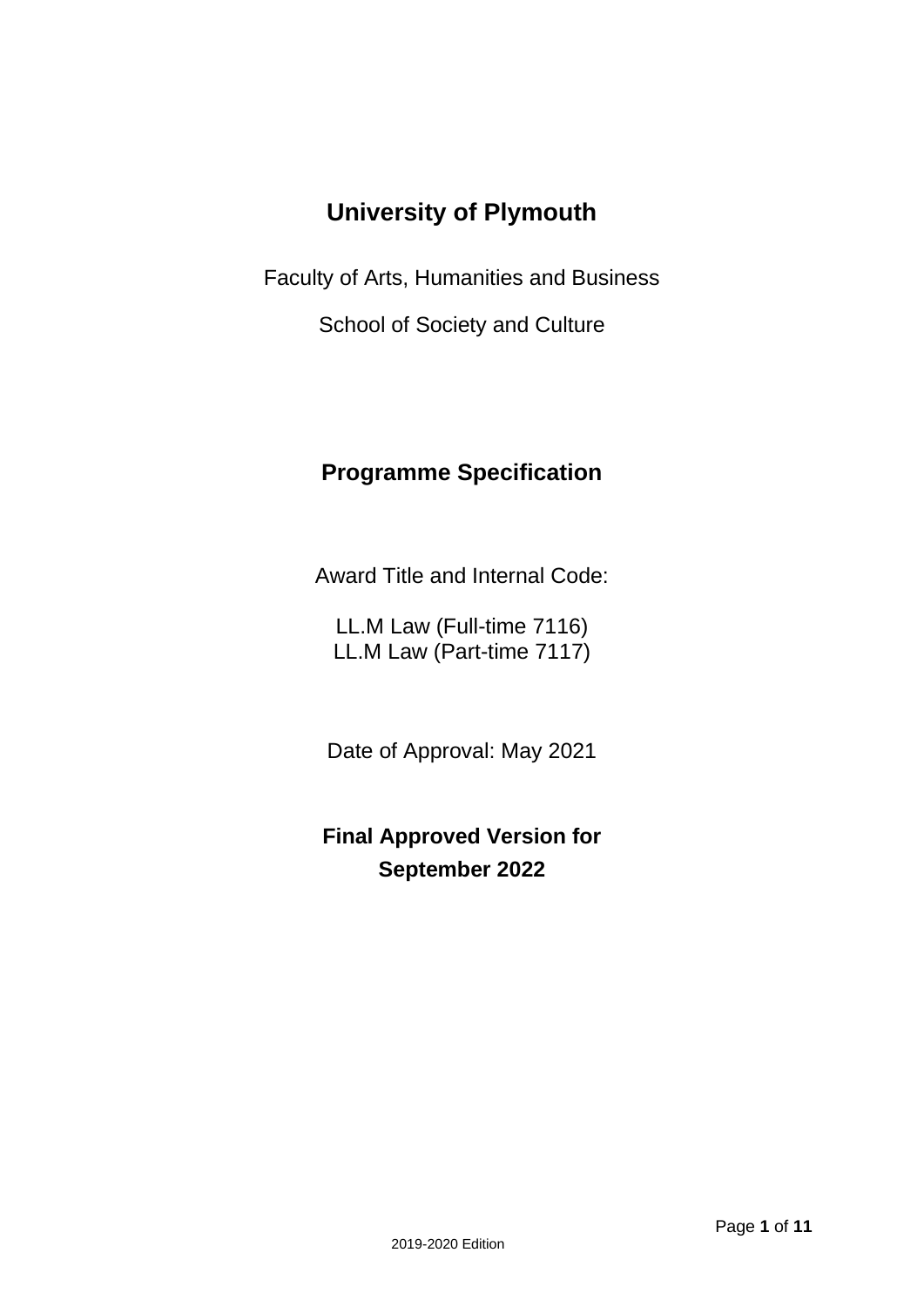### **1. LL.M Law**

#### **Final award title:** LL.M Law

### **Level 7 Intermediate award titles:** PGCert and PGDip

**UCAS code:** N/A

**HECOS code:** 100485

**2. Awarding Institution:** University of Plymouth

**Teaching institution(s):** University of Plymouth

**3. Accrediting body**(ies): N/A

#### **4. Distinctive Features of the Programme and the Student Experience**

The LL.M Law programme offers the opportunity to acquire and consolidate in-depth, specialist legal knowledge and the practical skills necessary to conduct legal research, combined with advanced appreciation of legal theory.

#### **Flexible study**

Reflecting student need for flexible learning environments, the LL.M Law offers the opportunity for full or part-time study and combines in-person, class based activity with high-quality on-line support. Following key core modules devoted to developing knowledge and practical skills in legal theory and research methods, students are offered the opportunity to select two elective modules of interest, and to undertake a substantial piece of research to produce a Dissertation in a legal area of their choice.

Delivery blends on-campus, face-to-face interaction with peers and academic staff, with on-line learning. The latter is supported through the use of the University's Digital Learning Environment (DLE), including its Moodle platform, offering ease of access to a wide range of materials and supporting resources. On-line opportunities may include, for example, live events including group discussions and forums, supporting recordings, use of interactive Moodle tools and advanced research legal database training and certification.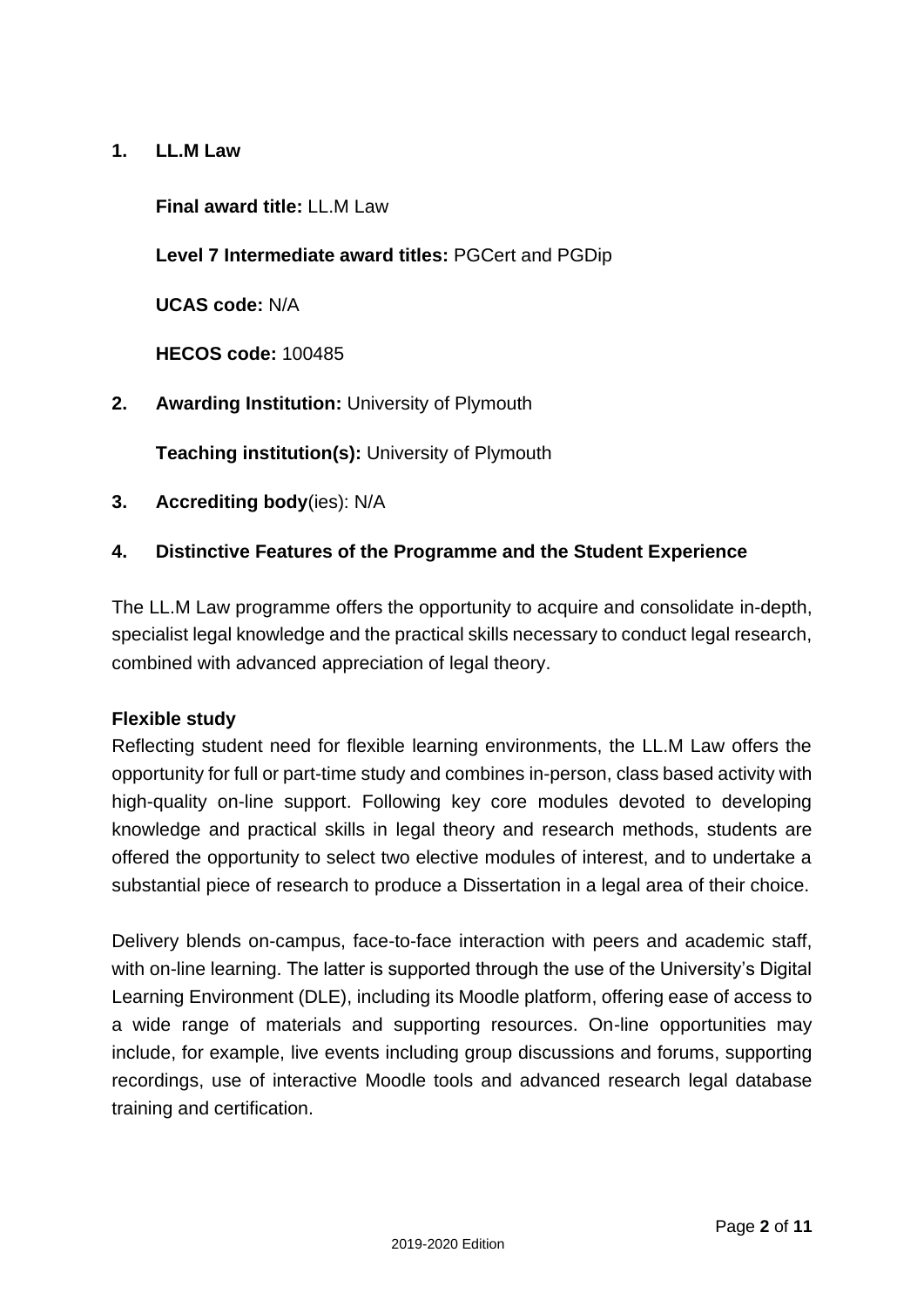#### **Research-led teaching research collaboration**

The LL.M Law programme provide an opportunity to learn from and interact with experienced and research-active academic staff, who produce outward facing, impactful research reflecting both domestic and global contemporary legal contexts and challenges. This includes on Environmental Law, Marine and Heritage Law, Intellectual Property Law, Legal Theory, Family and Child Law and Youth Justice.

#### **Research collaboration**

For over a decade, we have published the [Plymouth Law Review](http://www.plymouthlawreview.org/) included in the GALE LegalTrafic database of major Law journals. Published annually, it promotes legal scholarship on a wide range of issues and contains a variety of articles and reports from both academic staff and students, often on matters of contemporary and topical interest. The PLR's editorial board will invite LL.M students, in collaboration with academic staff, to submit for publication. Masters students are also encouraged to interact with our post-graduate research student community, to participate in research events including staff seminars and external expert speakers, and to collaborate in research outputs such as for the ESRC Festival of Social Science and the UK Environmental Association.

# **Extra-curricular opportunities for practical legal volunteering experience and career development**

Appreciating the significance of a rich student experience beyond the classroom, we encourage our postgraduate students to immerse themselves in a lively and diverse culture. This includes volunteering in our [Law Clinic.](https://www.plymouth.ac.uk/courses/undergraduate/llb-law/plymouth-law-clinic) The Clinic is co-ordinated by students and supervised by staff and practitioners. It runs a variety of pro bono projects and offers advice and representation to real clients, making a genuine difference to people's lives and the community. A multi-award winner of the LawWorks and Attorney General Student Pro Bono Awards, the Clinic works in close collaboration with a range of partners, including the British Red Cross, Citizens Advice, Plymouth Domestic Abuse Service, Plymouth and Devon Race Equality Council, and the Environmental Law Foundation and has close links with the regional professional community.

We also encourage postgraduate students to join our proactive University of Plymouth [Law Society.](https://www.upsu.com/societies/lawsociety/) UPLS, with academic support and that of a wide network of local law firms, chambers and professionals, undertakes a comprehensive programme of skills development and gives hands-on experience through competitions, including in mooting, debating, negotiation, client interviewing and mock trials. The Law Group and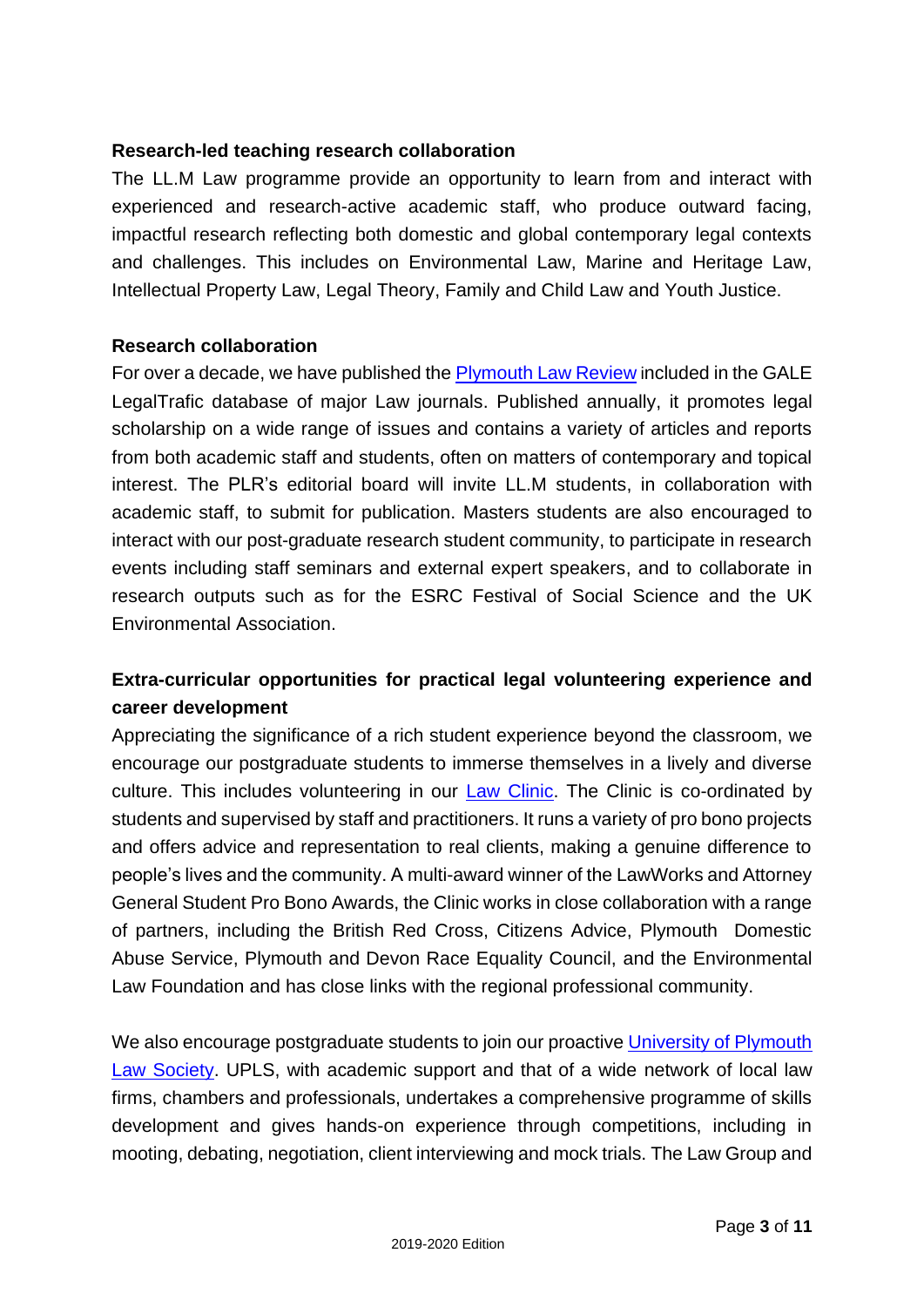the Society also offer a range of careers events throughout the year, including Expert Panels, Alumni Presentations and an annual Cheese and Wine Networking Evening.

# **5. Relevant QAA Subject Benchmark Group(s)**

There is no Masters QAA Benchmark Statement for Law. For the UG Law Subject Benchmark Statement (4<sup>th</sup> Edition, November 2019) see

[https://www.qaa.ac.uk/docs/qaa/subject-benchmark-statements/subject-benchmark](https://www.qaa.ac.uk/docs/qaa/subject-benchmark-statements/subject-benchmark-statement-law.pdf?sfvrsn=b939c881_18)[statement-law.pdf?sfvrsn=b939c881\\_18](https://www.qaa.ac.uk/docs/qaa/subject-benchmark-statements/subject-benchmark-statement-law.pdf?sfvrsn=b939c881_18)

### **6. Programme Structure**

| <b>Module Code and Title</b>                           | Core or         | <b>Credits</b> |
|--------------------------------------------------------|-----------------|----------------|
|                                                        | <b>Elective</b> |                |
| LAW721 Legal Theory: Themes and Debates                | Core            | 30             |
| LAW722 Research Methods in Law                         | Core            | 30             |
| 2 electives from:                                      | Elective        | 30             |
|                                                        |                 |                |
| LAW723 Challenges in the Digital Economy               |                 |                |
| LAW724 Children, Rights and the State                  |                 |                |
| LAW725 Contemporary Themes in Environmental Law and    |                 |                |
| Policy                                                 |                 |                |
| LAW726 Independent Research Portfolio in Law*          |                 |                |
| LAW727 International Humanitarian and Human Rights Law |                 |                |
| CRIM747 Global Inequality, Vulnerability and Justice** |                 |                |
| <b>LAW720 Law Dissertation</b>                         | Core            | 60             |

\*This elective may replace a LAW elective module where the timetable or insufficient numbers means one of the stated LAW elective modules is not available for delivery. It is designed to only offer the opportunity to study that elective's subject-matter and thus cannot be studied in this format if being studied, or has already been studied, as a delivered module

\*\*This elective is only available if previous completed study (e.g. at UG level) includes Criminology/ Criminal Justice – requests to select the module will be considered by the Programme Leader and relevant Module Leader. Please note:

- This module is delivered in a distance learning mode and cannot be selected by Tier IV students. For further information on delivery, please see the Module Record.
- Part-time students can only select this module in their second year of study.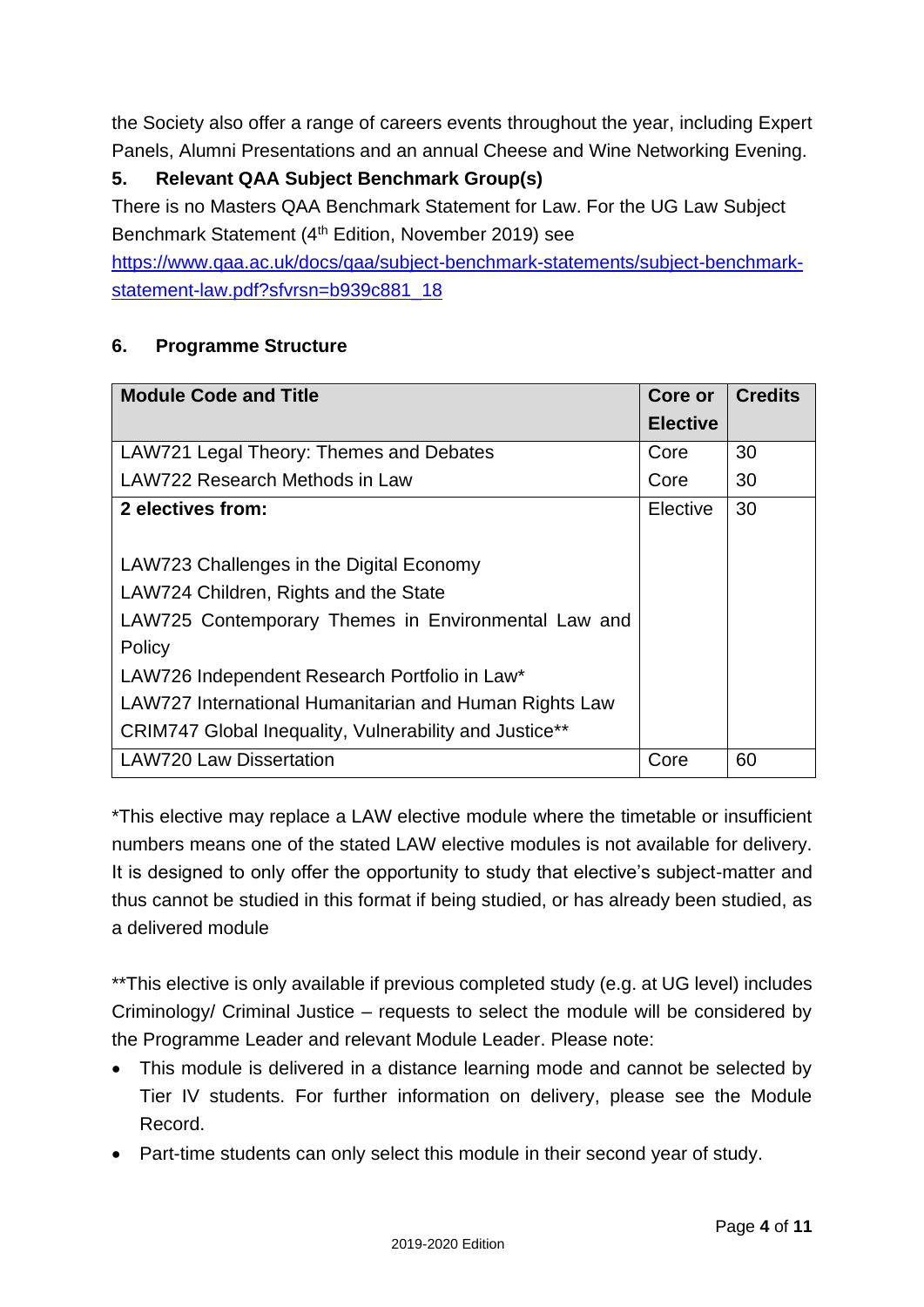### **LL.M Law Programme Full-time**

| LL.M Law Full-time (one year) shading indicates core modules |                                      |                           |  |  |  |  |  |  |  |  |  |  |  |
|--------------------------------------------------------------|--------------------------------------|---------------------------|--|--|--|--|--|--|--|--|--|--|--|
| Semester 1                                                   | <b>Semester 2</b>                    | <b>Semester 3/ Summer</b> |  |  |  |  |  |  |  |  |  |  |  |
| LAW721 Legal Theory: Themes                                  | 1 elective (30 credits) from         |                           |  |  |  |  |  |  |  |  |  |  |  |
| and Debates (30 credits)                                     | list above                           |                           |  |  |  |  |  |  |  |  |  |  |  |
|                                                              |                                      |                           |  |  |  |  |  |  |  |  |  |  |  |
| LAW722 Research Methods in                                   | 1 elective (30 credits) from         |                           |  |  |  |  |  |  |  |  |  |  |  |
| Law (30 credits)                                             | list above                           |                           |  |  |  |  |  |  |  |  |  |  |  |
|                                                              |                                      |                           |  |  |  |  |  |  |  |  |  |  |  |
|                                                              | LAW720 Law Dissertation (60 credits) |                           |  |  |  |  |  |  |  |  |  |  |  |

#### **LL.M Law Programme Part-time**

| LL.M Law Part-time (two years) shading indicates core modules |                        |                                      |  |  |  |  |  |  |  |  |  |  |  |  |
|---------------------------------------------------------------|------------------------|--------------------------------------|--|--|--|--|--|--|--|--|--|--|--|--|
| Year 1                                                        | <b>Semester 1</b>      | <b>Semester 2</b>                    |  |  |  |  |  |  |  |  |  |  |  |  |
|                                                               | LAW721 Legal Theory:   | 1 elective (30 credits)              |  |  |  |  |  |  |  |  |  |  |  |  |
|                                                               | Themes and Debates (30 | from list above*                     |  |  |  |  |  |  |  |  |  |  |  |  |
|                                                               | credits)               |                                      |  |  |  |  |  |  |  |  |  |  |  |  |
| Year <sub>2</sub>                                             | LAW722 Research        | 1 elective (30 credits)              |  |  |  |  |  |  |  |  |  |  |  |  |
|                                                               | Methods in Law (30     | from list above                      |  |  |  |  |  |  |  |  |  |  |  |  |
|                                                               | credits)               |                                      |  |  |  |  |  |  |  |  |  |  |  |  |
|                                                               |                        | LAW720 Law Dissertation (60 credits) |  |  |  |  |  |  |  |  |  |  |  |  |

\*excluding CRIM747

#### **7. Programme Aims**

The LL.M aims to inspire students to engage critically with the law from various perspectives, including theory, policy, application, practice, regulation and potential transformative reform.

#### **Specifically the programme aims to:**

- be informative, challenging and rigorous, to establish a knowledge base suitable for specialist application (**Knowledge**)
- integrate the key postgraduate competencies of synthesis and problem solving to produce transformative solutions (**Intellectual skills - problem solving**)
- extend research competencies through engagement with contemporary relevant applied research methodologies and interaction with the professional and research expertise of academic staff as well as external bodies and partners (e.g.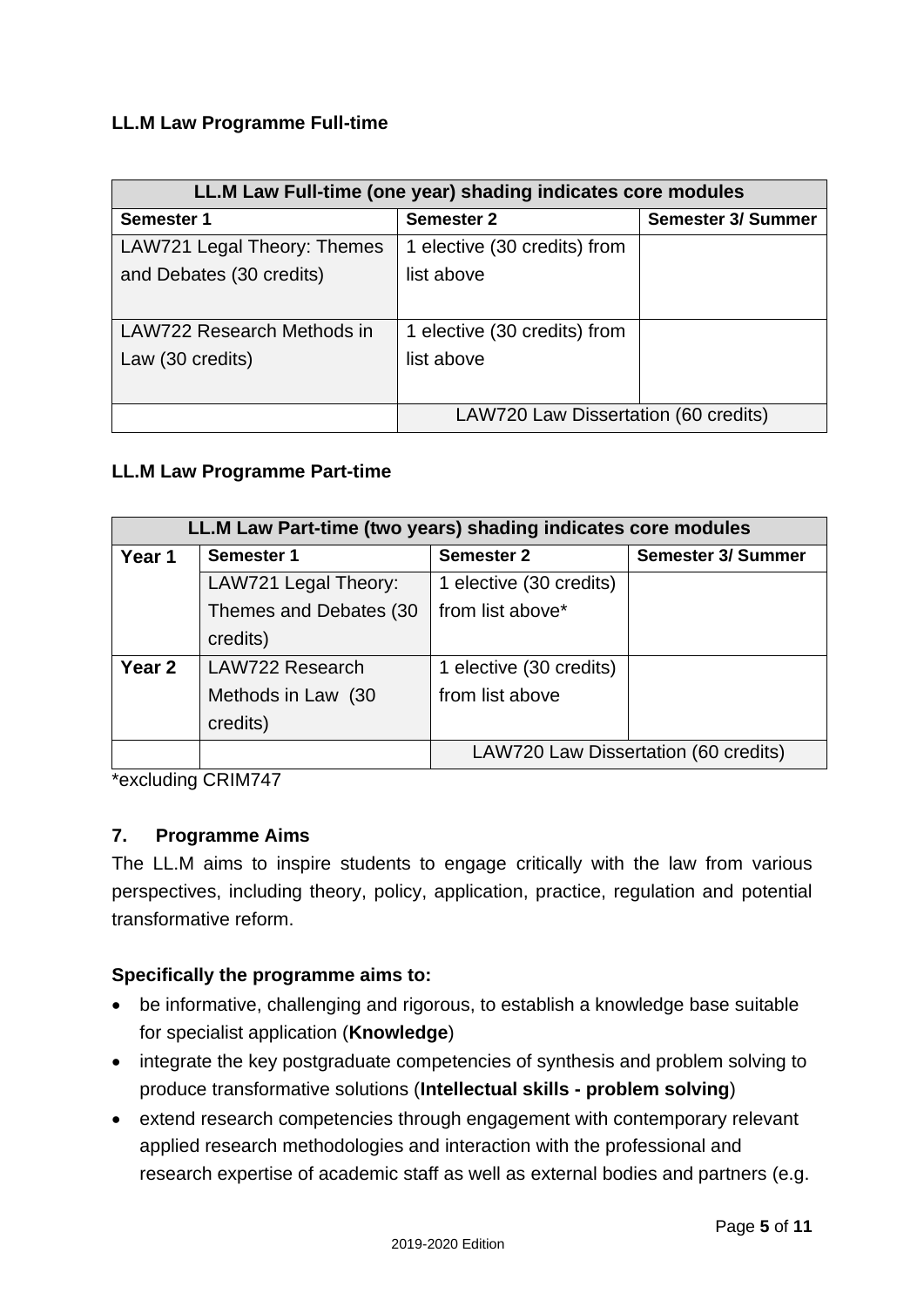legal-professional, regulatory, NGO and third sector organisations) (**Research and professional partnerships**)

- integrate ethical appreciation of legal regulation through the context of multiple dimensions including environmental, social, economic and cultural (**Ethical base**)
- encourage and support students whilst they develop and apply technical and generic skills that facilitate continuing professional development and life-long learning (**Personal and professional developmental skills**)
- produce postgraduates who are autonomous learners, self-motivators and who can make a significant contribution to their professional field be that as practitioner, researcher and/or policy maker (**Professional employability skills**)

# **8. Programme Intended Learning Outcomes**

These learning outcomes are constructed to align to [SEEC Level 7 Descriptors](https://seec.org.uk/wp-content/uploads/2016/07/SEEC-descriptors-2016.pdf) (2016); and the [QAA Framework for Higher Education Qualifications](https://www.qaa.ac.uk/quality-code/qualifications-and-credit-frameworks) (2014, Section 4). They follow-on from the undergraduate [QAA Benchmark Statement for Law](https://www.qaa.ac.uk/docs/qaa/subject-benchmark-statements/subject-benchmark-statement-law.pdf?sfvrsn=b939c881_18) (4<sup>th</sup> edition, November 2019).

## **8.1. Knowledge and understanding**

On successful completion graduates should have developed:

1) A comprehensive understanding of research methodologies and theories appropriate to the advanced study of law

2) A comprehensive, systematic and critical understanding of theories, principles, frameworks and contemporary issues at the forefront of the academic discipline of law, both national and international

# **8.2. Cognitive and intellectual skills**

On successful completion graduates should have developed:

1) The skills to offer informed critical analysis and evaluation of complex legal principles, regulation and policy and to suggest innovate solutions and approaches based on that critique

2) The ability to synthesise law, policy and practice to novel areas of enquiry to generate and present transformative solutions

3) The ability to problem solve through creative application of the law to novel and/or complex situations

4) The ability to design and implement research to investigate a contemporary and/or significant issue in legal theory, policy and/or practice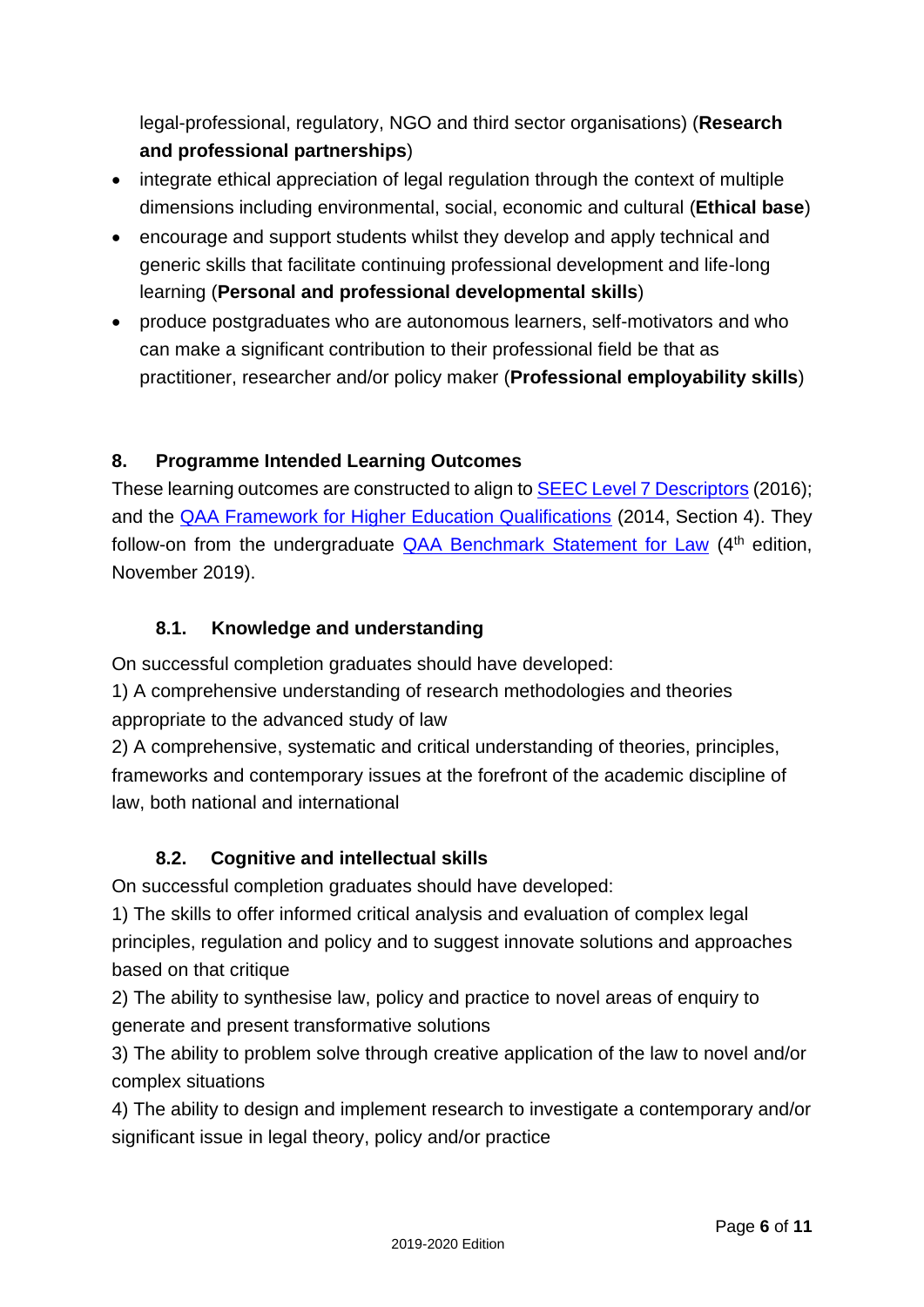## **8.3. Key and transferable skills**

On successful completion graduates should have developed the ability to:

1) Independently recognise issues and problems arising in various complex settings and formulate practical solutions

2) Incorporate understanding of ethical dimensions to legal theory and/or practice and manage the implications of ethical dilemmas

## **8.4. Employment related skills**

On successful completion graduates should have developed:

1) The ability to critically reflect on personal performance and professional attributes and to act autonomously exercising personal initiative and responsibility 2) The skills and capabilities to communicate effectively in various contexts and to a variety of audiences

### **8.5. Practical skills**

On successful completion graduates should have developed:

1) The ability to engage independently in decision-making, reflect on recommended courses of action, and accept responsibility for actions

2) The skills to conduct autonomous research and to selectively access, analyse, evaluate and apply a range of IT skills and resources, including appropriate legal databases

# **9. Admissions Criteria, including APCL, APEL and Disability Service arrangements**

Admission will comply with the [University Policy for Admissions to Taught](https://www.plymouth.ac.uk/uploads/production/document/path/15/15775/Admissions_Policy.pdf)  [Programmes of Study](https://www.plymouth.ac.uk/uploads/production/document/path/15/15775/Admissions_Policy.pdf) and be determined by the Law Admissions Tutor in conjunction with the LL.M Programme Leader.

The normal entry qualifications are: an Honours degree in Law with a minimum of a 2:2 classification from a UK university. An Honours degree with some inclusion of Law or in a related discipline, such as Criminology or other social science, will be considered on a case-by-case basis.

International applicants should view the [country specific pages](https://www.plymouth.ac.uk/international/study/international-students-country-guides) for further information regarding the equivalency of their degree, which if a non-Law degree will also be considered on a case-by-case basis.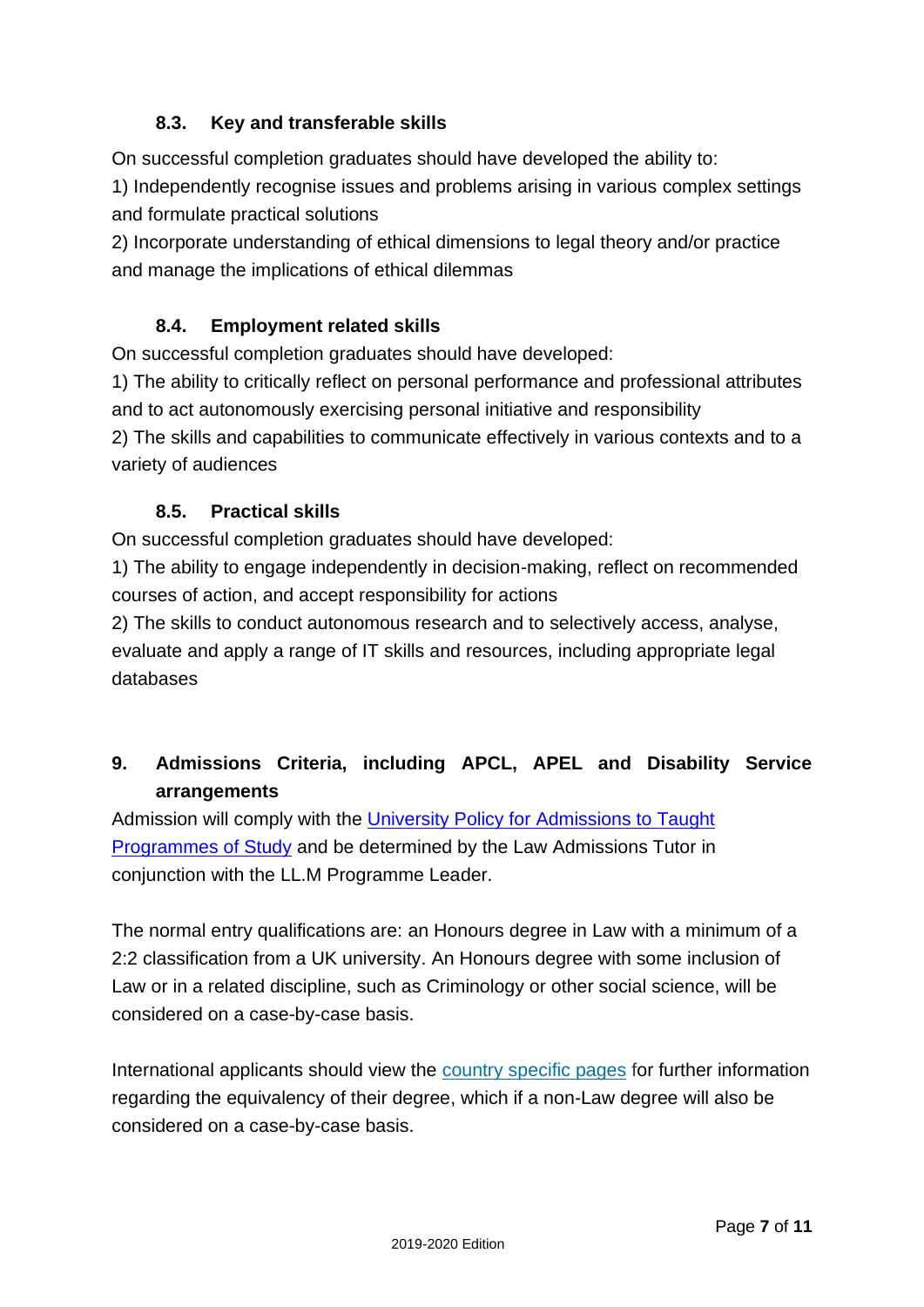Applicants who do not have English as a first language are required to provide proof of proficiency in English, in which case they are required to attain minimum test scores of 6.5 (and minimum 5.5 in writing) for IELTS or 575 paper-based, 90 internet-based and 232 computer-based for TOEFL.

Applicants who do not have appropriate Higher Education qualifications may be admitted to the programme on the basis of relevant prior experience if they can demonstrate the potential to successfully complete the programme. The Admissions Tutor/ Programme Leader may require such applicants to provide further evidence to support their application and undertake an interview.

### **Accreditation of Prior Learning**

See Section A Academic Regulations

**10. Progression routes/criteria for progression to Final and Intermediate Awards**

As per University Regulations (see Section E Academic Regulations)

- **11. Non Standard Regulations**
- N/A
- **12. Transitional Arrangements for existing students looking to progress onto the programme**

N/A

### **Appendix**

**Programme Specification Mapping (PGT) module contribution to the meeting of Award Learning Outcomes**

**1. LLM FULL-TIME 2. LLM PART-TIME**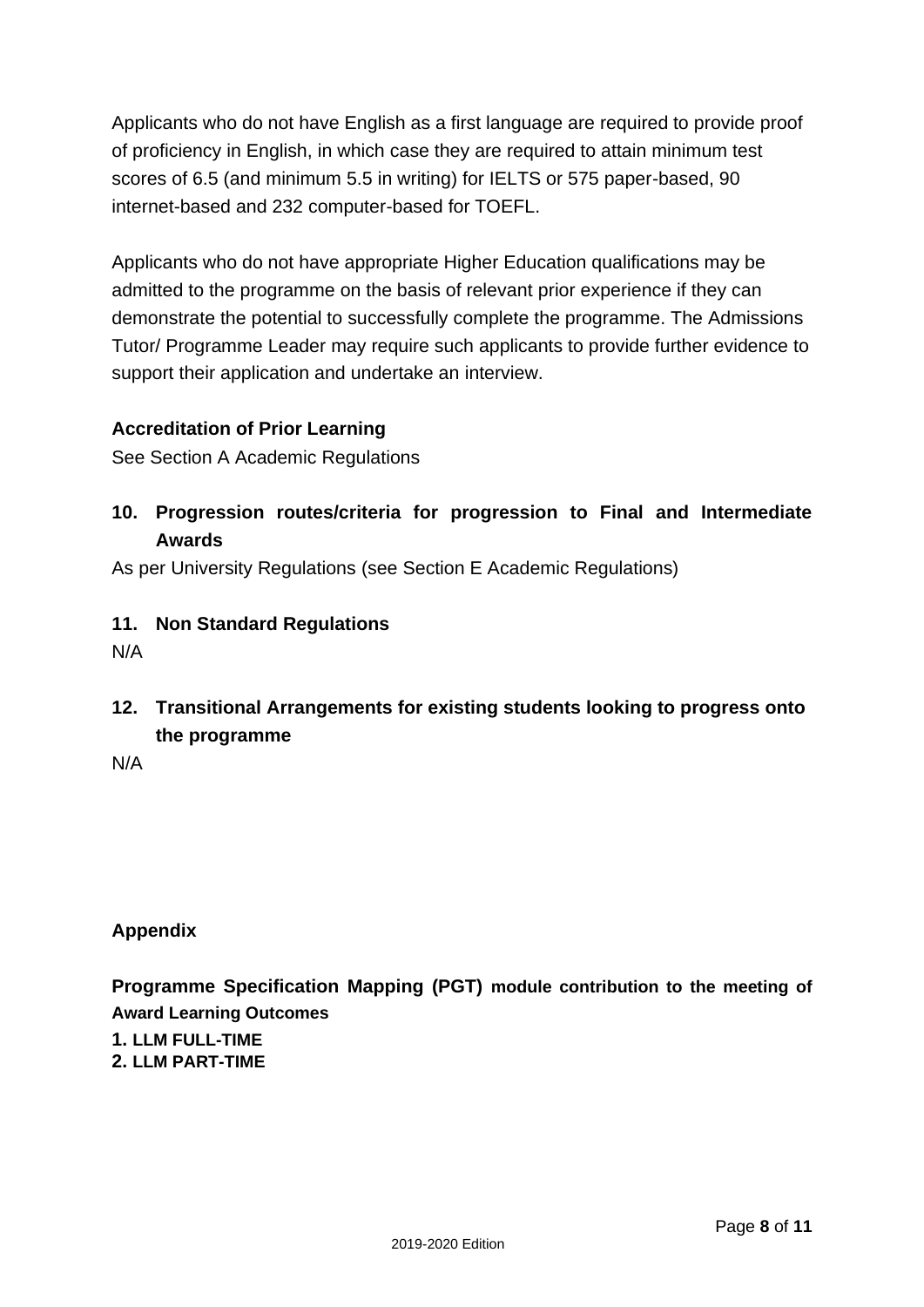| 1. LLM Full-time                                          |                 |                  |                                     |                |  |              |                                    |              |                |                        |              |  |              |                                                                             |               |              |                |                                                                                                                                                         |  |  |
|-----------------------------------------------------------|-----------------|------------------|-------------------------------------|----------------|--|--------------|------------------------------------|--------------|----------------|------------------------|--------------|--|--------------|-----------------------------------------------------------------------------|---------------|--------------|----------------|---------------------------------------------------------------------------------------------------------------------------------------------------------|--|--|
| <b>Module</b>                                             |                 |                  |                                     |                |  |              |                                    |              |                |                        |              |  |              | Award Learning Outcomes contributed to (for more information see Section 8) |               |              | Compensation   | <b>Assessment</b><br>element(s) and                                                                                                                     |  |  |
|                                                           | Credits         | Core<br>Elective | 8.1<br>Knowledge &<br>understanding |                |  | 8.2          | Cognitive &<br>intellectual skills |              |                | 8.3<br>Key &<br>skills | transferable |  | 8.4          | Employment<br>related skills                                                | 8.5<br>skills | Practical    | $Y/N^*$        | weightings<br>[use KIS definition]<br>E1 - exam<br>E2 - clinical exam<br>$T1 - test$<br>C1 - coursework<br>A1 - generic<br>assessment<br>P1 - practical |  |  |
|                                                           |                 |                  |                                     | $\overline{c}$ |  | -1           | $\overline{2}$                     | 3            | $\overline{4}$ |                        | $\mathbf{2}$ |  | $\mathbf{1}$ | $\overline{2}$                                                              | $\mathbf{1}$  | $\mathbf{2}$ |                |                                                                                                                                                         |  |  |
| Legal Theory: Themes and<br>Debates                       | 30              | $\overline{C}$   | $\checkmark$                        |                |  | $\checkmark$ |                                    |              | $\checkmark$   |                        | $\checkmark$ |  | $\checkmark$ | $\checkmark$                                                                |               | $\checkmark$ | $\overline{N}$ | C1 (100%)                                                                                                                                               |  |  |
| Research Methods in Law                                   | $\overline{30}$ | $\overline{C}$   | $\checkmark$                        |                |  | $\checkmark$ |                                    |              | $\checkmark$   | $\checkmark$           | $\checkmark$ |  |              | $\checkmark$                                                                |               | $\checkmark$ | $\overline{N}$ | C1 (100%)                                                                                                                                               |  |  |
| <b>Learning Outcomes 60 credits</b><br>(PGCert)           |                 |                  | $\sqrt{}$                           |                |  | $\checkmark$ |                                    |              | $\sqrt{}$      | $\sqrt{}$              | $\sqrt{}$    |  | $\checkmark$ | $\checkmark$                                                                |               | $\checkmark$ |                |                                                                                                                                                         |  |  |
| Challenges in the Digital<br>Economy                      | 30              | Е                |                                     | $\checkmark$   |  | $\checkmark$ | $\checkmark$                       |              | $\checkmark$   |                        |              |  |              | $\checkmark$                                                                |               | $\checkmark$ | $\overline{Y}$ | C1 (100%)                                                                                                                                               |  |  |
| Children, Rights and the<br><b>State</b>                  | 30              | E                |                                     | $\checkmark$   |  | $\checkmark$ |                                    |              |                | $\checkmark$           | $\checkmark$ |  |              | $\checkmark$                                                                |               | $\checkmark$ | $\overline{Y}$ | C1 (70%)<br>P1 (30%)                                                                                                                                    |  |  |
| Contemporary Themes in<br>Environmental Law and<br>Policy | 30              | $\overline{E}$   |                                     | $\checkmark$   |  | $\checkmark$ |                                    | $\checkmark$ | $\checkmark$   | $\checkmark$           | $\checkmark$ |  |              |                                                                             |               | $\checkmark$ | $\overline{Y}$ | C1 (100%)                                                                                                                                               |  |  |
| Independent Research<br>Portfolio in Law                  | 30              | E                |                                     | $\checkmark$   |  | $\checkmark$ |                                    | $\checkmark$ |                |                        |              |  |              |                                                                             |               | $\checkmark$ | $\overline{Y}$ | C1 (100%)                                                                                                                                               |  |  |
| International Humanitarian<br>and Human Rights Law        | 30              | $\overline{E}$   |                                     | $\checkmark$   |  | $\checkmark$ | $\checkmark$                       | $\checkmark$ |                |                        | $\checkmark$ |  |              | $\checkmark$                                                                |               | $\checkmark$ | $\overline{Y}$ | C1 (80%)<br>P1 (20%)                                                                                                                                    |  |  |
| Global Inequality,<br>Vulnerability and Justice           | $\overline{30}$ | $\overline{E}$   |                                     | $\checkmark$   |  | $\checkmark$ | $\checkmark$                       |              |                | $\checkmark$           | $\checkmark$ |  |              |                                                                             |               |              | $\overline{Y}$ | C1 (100%)                                                                                                                                               |  |  |
| <b>Learning Outcomes 120 credits</b><br>(PGDip)           |                 |                  | $\checkmark$                        | $\checkmark$   |  | $\checkmark$ | $***$                              | $***$        | $\checkmark$   | $\checkmark$           | $\checkmark$ |  | $\checkmark$ | $\checkmark$                                                                |               | $\checkmark$ |                |                                                                                                                                                         |  |  |
| <b>Law Dissertation</b>                                   | 60              | $\mathsf C$      | $\checkmark$                        | $\checkmark$   |  | $\checkmark$ | $\checkmark$                       |              | $\checkmark$   | $\checkmark$           |              |  | $\checkmark$ |                                                                             | $\checkmark$  | $\checkmark$ | N              | C1 (100%)                                                                                                                                               |  |  |
| <b>Confirmed Award LOs 180 credits</b><br>(LLM)           |                 |                  | $\checkmark$                        | $\checkmark$   |  | $\checkmark$ |                                    |              | $\checkmark$   |                        | $\sqrt{}$    |  | $\checkmark$ | $\checkmark$                                                                | $\checkmark$  |              |                |                                                                                                                                                         |  |  |

\*as per University regulations, modules that can be compensated will be so only where the module mark is no more than 5% less than 50%; maximum compensation is 0 credits PGCert; 30 credits PGDip; and 30 credits LLM

\*\*depends on elective modules selected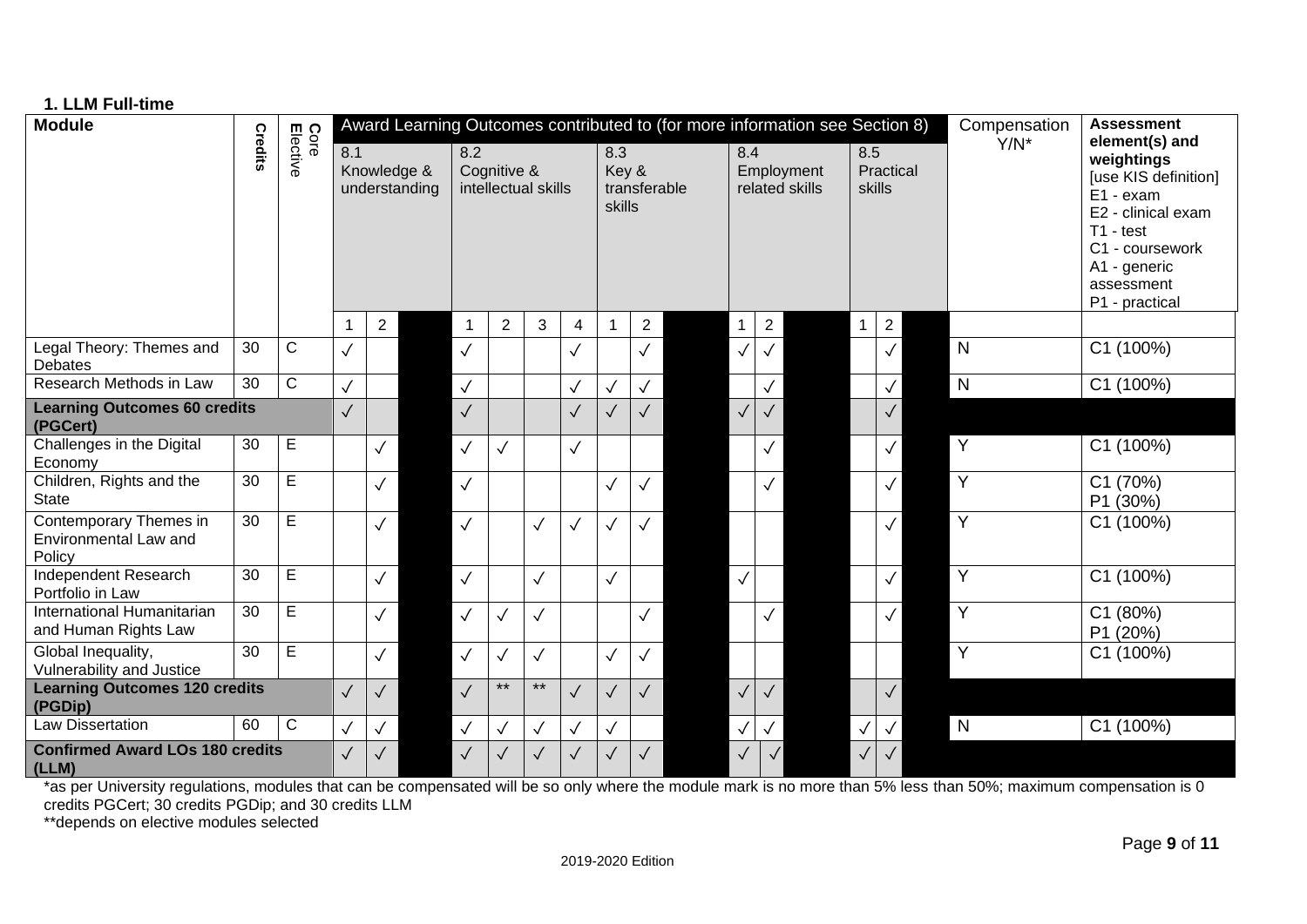| 2. LLM Part-time                                          |                 |                  |                                                                             |                              |        |                             |                |              |                |              |                |  |              |                              |                     |              |                |         |                                                                                                                                                                           |                      |
|-----------------------------------------------------------|-----------------|------------------|-----------------------------------------------------------------------------|------------------------------|--------|-----------------------------|----------------|--------------|----------------|--------------|----------------|--|--------------|------------------------------|---------------------|--------------|----------------|---------|---------------------------------------------------------------------------------------------------------------------------------------------------------------------------|----------------------|
| <b>Module</b>                                             |                 |                  | Award Learning Outcomes contributed to (for more information see Section 8) |                              |        |                             |                |              |                |              |                |  |              |                              |                     |              |                |         | Compensation                                                                                                                                                              | <b>Assessment</b>    |
|                                                           | Credits         | Core<br>Elective |                                                                             | Knowledge &<br>understanding | skills | Cognitive &<br>intellectual |                |              | skills         | Key &        | transferable   |  |              | Employment<br>related skills | Practical<br>skills |              |                | $Y/N^*$ | element(s) and<br>weightings<br>[use KIS definition]<br>E1 - exam<br>E2 - clinical exam<br>$T1 - test$<br>C1 - coursework<br>A1 - generic<br>assessment<br>P1 - practical |                      |
|                                                           |                 |                  |                                                                             | 2                            |        | $\mathbf{1}$                | $\overline{2}$ | 3            | $\overline{4}$ | 1            | $\overline{2}$ |  | $\mathbf{1}$ | $\overline{2}$               |                     | $\mathbf{1}$ | $\overline{2}$ |         |                                                                                                                                                                           |                      |
| Year 1 (one elective Semester 2)                          |                 |                  |                                                                             |                              |        |                             |                |              |                |              |                |  |              |                              |                     |              |                |         |                                                                                                                                                                           |                      |
| Legal Theory: Themes and<br>Debates                       | 30              | ${\bf C}$        | $\checkmark$                                                                |                              |        | $\checkmark$                |                |              | $\checkmark$   |              | $\checkmark$   |  | $\checkmark$ | $\checkmark$                 |                     |              | $\checkmark$   |         | N                                                                                                                                                                         | C1 (100%)            |
| Challenges in the Digital<br>Economy                      | 30              | $\mathsf E$      |                                                                             | $\checkmark$                 |        | $\checkmark$                | $\checkmark$   |              | $\checkmark$   |              |                |  |              | $\checkmark$                 |                     |              | $\checkmark$   |         | Y                                                                                                                                                                         | C1 (100%)            |
| Children, Rights and the<br><b>State</b>                  | 30              | $\mathsf E$      |                                                                             | $\checkmark$                 |        | $\checkmark$                |                |              |                | $\checkmark$ | $\checkmark$   |  |              | $\checkmark$                 |                     |              | $\checkmark$   |         | Y                                                                                                                                                                         | C1 (70%)<br>P1 (30%) |
| Contemporary Themes in<br>Environmental Law and<br>Policy | 30              | $\mathsf E$      |                                                                             | $\checkmark$                 |        | $\checkmark$                |                | $\checkmark$ | $\checkmark$   | $\checkmark$ | $\checkmark$   |  |              |                              |                     |              | $\checkmark$   |         | $\overline{Y}$                                                                                                                                                            | C1 (100%)            |
| Independent Research<br>Portfolio in Law                  | 30              | $\mathsf E$      |                                                                             | $\checkmark$                 |        | $\checkmark$                |                | $\checkmark$ |                | $\checkmark$ |                |  | $\checkmark$ |                              |                     |              | $\checkmark$   |         | Y                                                                                                                                                                         | C1 (100%)            |
| International Humanitarian<br>and Human Rights Law        | 30              | $\mathsf E$      |                                                                             | $\checkmark$                 |        | $\checkmark$                | $\checkmark$   | $\checkmark$ |                |              | $\checkmark$   |  |              | $\checkmark$                 |                     |              | $\checkmark$   |         | Y                                                                                                                                                                         | C1 (80%)<br>P1 (20%) |
| Global Inequality,<br>Vulnerability and Justice           | $\overline{30}$ | E                |                                                                             | $\checkmark$                 |        | $\checkmark$                | $\checkmark$   | $\checkmark$ |                | $\checkmark$ | $\checkmark$   |  |              |                              |                     |              |                |         | $\overline{Y}$                                                                                                                                                            | C1 (100%)            |
| <b>Learning Outcomes 60 credits</b><br>(PGCert)           |                 |                  | $\checkmark$                                                                | $\checkmark$                 |        | $\checkmark$                | $***$          | $\star\star$ | $\checkmark$   | $\star\star$ | $\checkmark$   |  | $\sqrt{2}$   | $\checkmark$                 |                     |              | $\checkmark$   |         |                                                                                                                                                                           |                      |
| Year 2 (one elective Semester 2)                          |                 |                  |                                                                             |                              |        |                             |                |              |                |              |                |  |              |                              |                     |              |                |         |                                                                                                                                                                           |                      |
| Research Methods in Law                                   | 30              | $\mathsf C$      | $\checkmark$                                                                |                              |        | $\checkmark$                |                |              | $\checkmark$   | $\checkmark$ | $\checkmark$   |  |              | $\checkmark$                 |                     |              | $\checkmark$   |         | $\mathsf{N}$                                                                                                                                                              | C1 (100%)            |
| Challenges in the Digital<br>Economy                      | 30              | Е                |                                                                             | $\checkmark$                 |        | $\checkmark$                | $\checkmark$   |              | $\checkmark$   |              |                |  |              | $\checkmark$                 |                     |              | $\checkmark$   |         | $\overline{Y}$                                                                                                                                                            | C1 (100%)            |